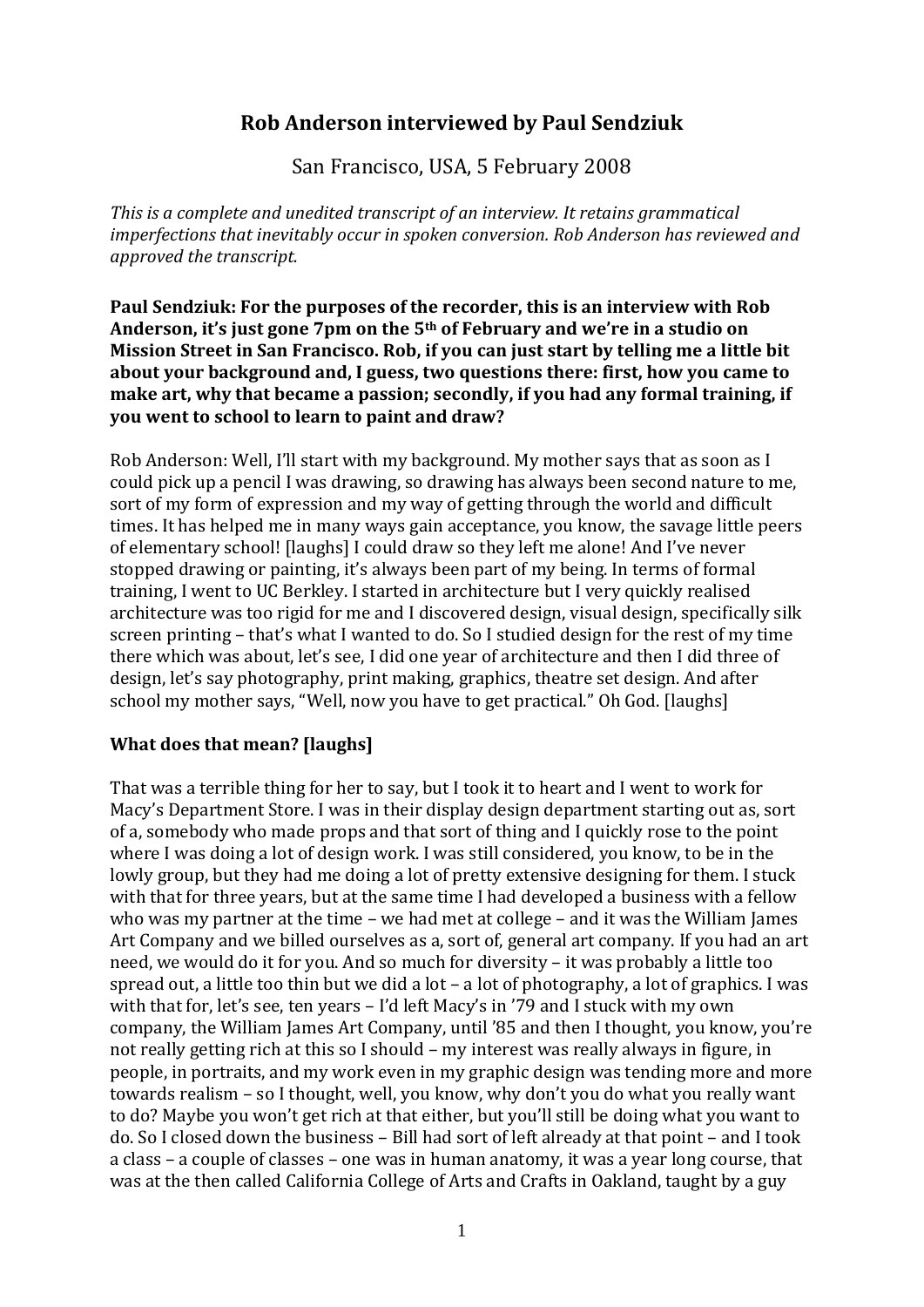called Vince Perez who was just, you know, an anatomy master, a very intensive class. Then I took a course of instruction with David Hardy who's at the school that I now teach at, the founder of the school, the Atelier School of Classical Realism [laughs]. It's a mouthful, but it's his name, so I studied with David for about 9 months and thought, ok, it's time to launch the portrait career, so I started, you know, to put the word out I was doing portraits and figurative work and things took off from there.

# **Ok, and so you support yourself by doing commissioned portraits now?**

Yeah, commissioned portraits, and – there's a drawing over there that's a preliminary drawing for a painting that I did – so there's the portrait commissions and, as you saw, the catalogue with the Pergamon drawings – that was a commissioned project – I just finished. I haven't quite finished a project with Yale doing actual copies of a couple of colonial portraits which…copying is not my thing but I thought this would be an interesting project.

## **Has it proved to be interesting?**

Yeah, it proved to be a lot more challenging than I expected because – I don't know if you're familiar with American colonial portraiture, but it tends to be a little on the clunky, primitive side – [I said] ok, these are pretty simplistic, this shouldn't be a problem. Well, the problem is that because I am copying them and I have to make them look like they're that; I can't do a simple brushstroke and make it look exactly like that brushstroke, I have to, you know, paint the brushstroke as if it is that brushstroke so it became a lot more complicated. A lot more complicated! [laughs] So I made two trips back to New Haven and I've had the portraits out here working on them and [pointing at a painting] there's a – I finished the one of – it's a couple, Jonathon and Sarah Edwards, I finished him and she's about 85% done. I've sent for them out here so I can finish her out here.

### **Are they happy with them so far?**

So far, yeah, he's very happy with them.

# **Good. Have you lived in San Francisco all your life?**

No, I was a child of a military father – Navy – and so I was born in Florida, moved to Virginia, couple of years in Virginia, moved to Santa Clara, which is in the South Bay area, lived there for a couple of years, then to San Diego, was there from second grade through sixth grade, back to Virginia, two more years, back to San Diego, finished high school and I've been up here since '71, the fall of '71. This is definitely home.

### **The anatomy class that you took, that was a pure anatomy class, it wasn't orientated towards artists?**

Yeah, it was. There was no dissection or anything like that. In fact, the guy, Vince, he's a very well known medical illustrator and he said he's never done a dissection.

# **Really?**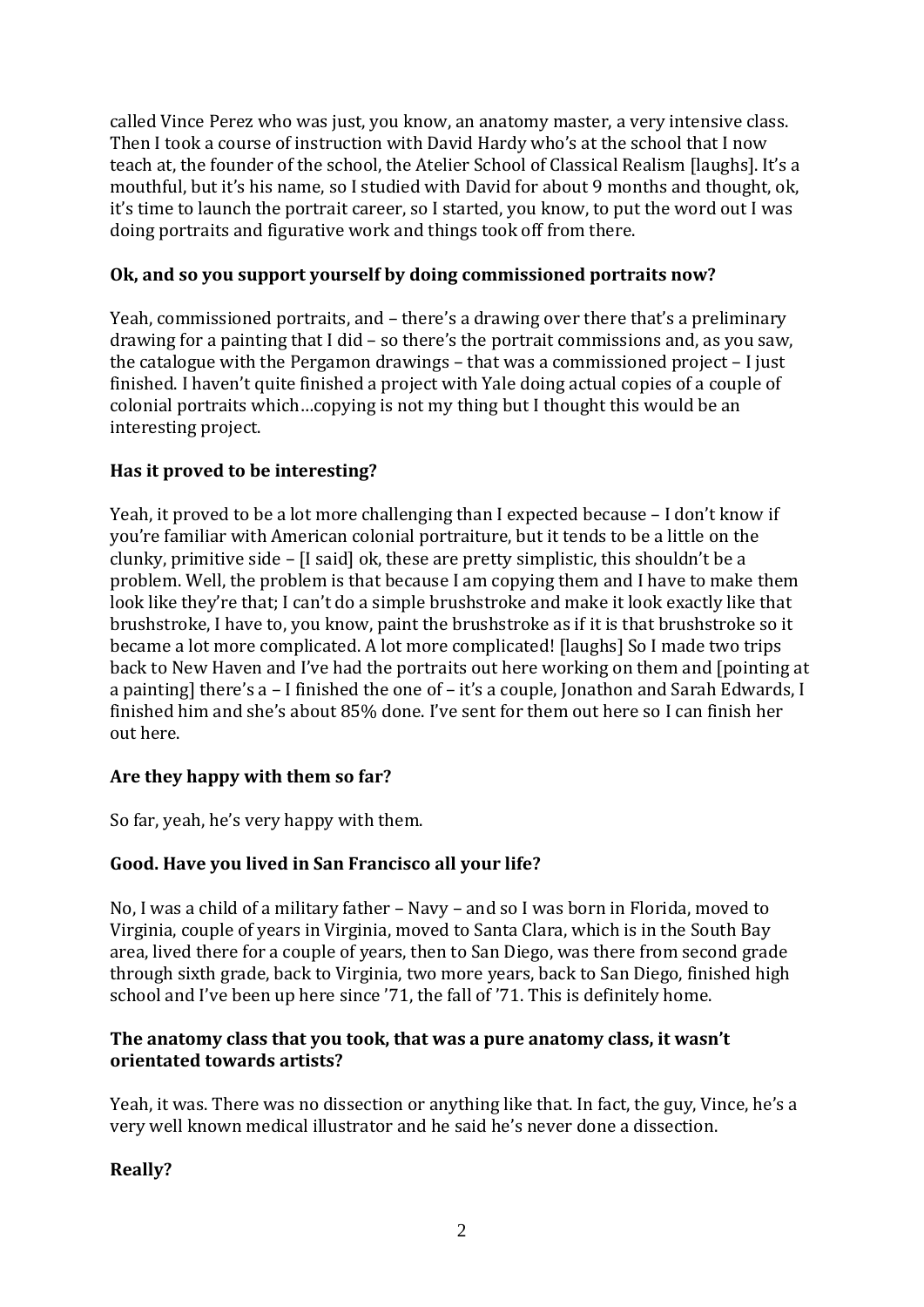He's done it all through book learning.

### **In the olden days you'd have to get up to your elbows in blood to find out what you're doing down there!**

[laughs] Yeah.

#### **I read that you received an HIV diagnosis in a fairly strange way, I suppose, in that you had participated in a hepatitis B trial and they took blood. Can you tell me a little bit about, for the purposes of the recording, tell me a little bit about that? How you came to be informed about your status?**

Sure. In '78 they started a hepatitis B vaccine trial and were recruiting gay and bisexual men in San Francisco through the City Clinic for the, you know, sexually transmitted disease clinic. Anybody that came through there, they would ask if you wanted to participate and I came through in '79 and they said: would you be interested in doing this? And you know, I don't – I'm not really that outwardly political, I don't – I'm just not – much more private – I thought this would be a good way to contribute because it's completely anonymous and so I volunteered to do it. So they had my blood draw, June 20th of 1979 was when I had my first blood draw, and then AIDS came along and they asked people – they started tracking people down and asking them if they would be willing to be part of the – this AIDS study. And there ended up being, I think, about forty of us that said yes, a lot of people had died, some they just lost track of, and some hadn't followed through with the hepatitis B vaccine trial so they were out of the picture. So, I said 'sure'. At first I didn't get my status, I didn't really want to know because in '85 there was no cure – well, there's still no cure, but there were no medications for it. So I didn't want to know, but my partner at the time, whose name was Douglas, they had asked me if – they were trying to make all these different correlations so they were studying partners as well as, you know, the primary people – and so he got his blood drawn as a participant and then he turned out [HIV] negative and I thought, well, if he's going to tell me what he is, I'd better find out what I am, it's only fair. So I went the clinic, "Yes, I'm ready, give me my results," and I remember the fellow brought me into this room, you know those little tiny interview rooms, and there's the little box of Kleenex [tissues] and this big book that he's got to flip through to find your name and your number and he says, "Well, I have to" [pause] he says, "You've been positive as of your first blood draw," which was June  $20<sup>th</sup>$  of '79. And I just sat there and said, "Oh, ok," and the fellow looked at me – his name was Michael – he looked at me, like, "Well, are you going to break down, you know, the big cry or…" And I said, "Ok, thank you very much," and he seemed a little disappointed actually! [laughs] So I went home, I remember walking home from the clinic and I arrived home and my partner Douglas was there and greeted me in the kitchen and I said, "I found out my status and I'm HIV positive. Do you think I'm going to die of AIDS?" And he said, "No," and I said, "You're right," and that sort of settled it for me right then.

**So you've been living with the virus since at least '79, when you had the stored blood sample. I imagine this has made a lot of people very curious about you because you're seemingly in very good health. Have people been curious to know what your secret is?**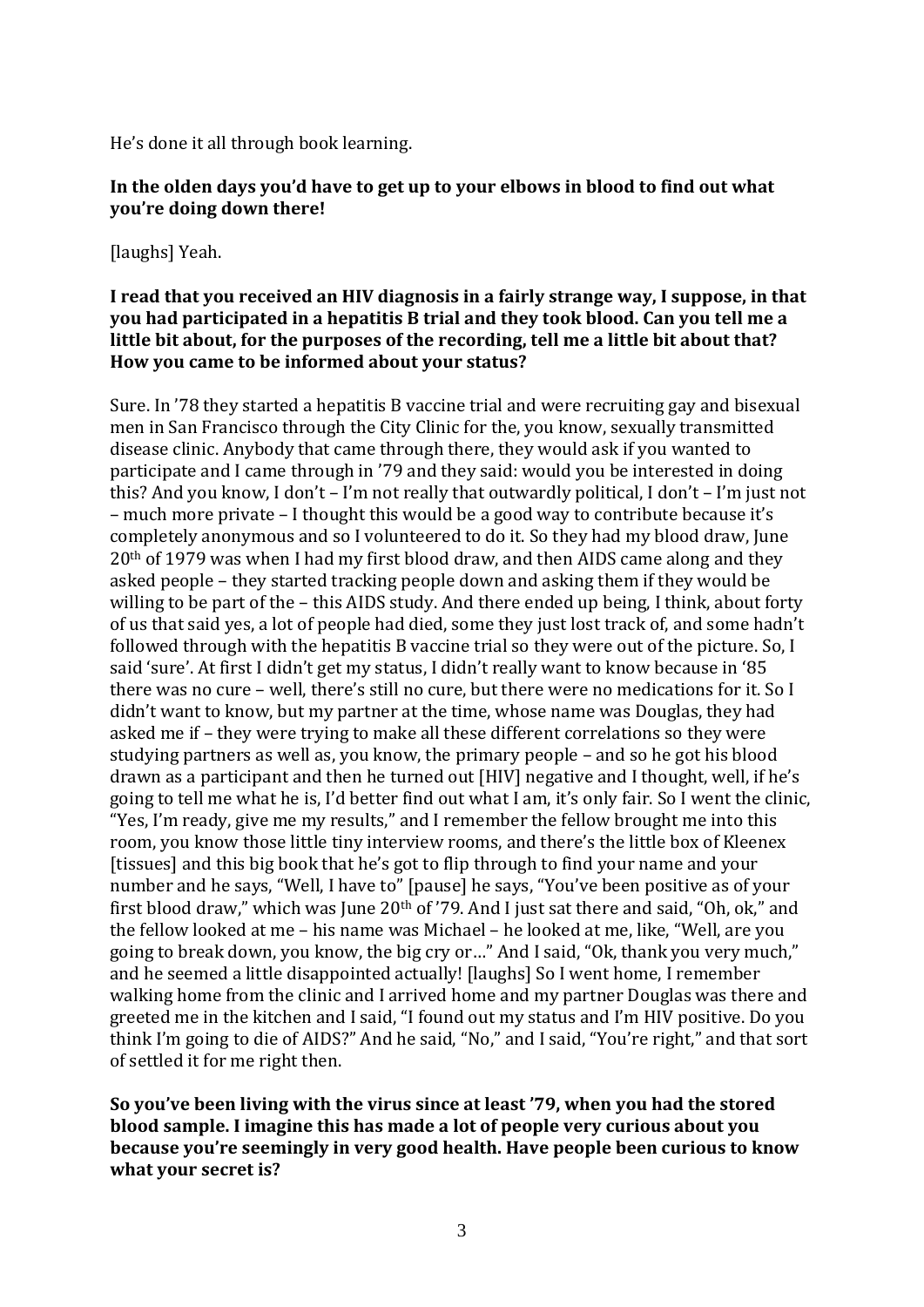It's a funny thing. For a long time they were – for a number of years they were very curious and – 1992 I believe it was, '92 or '93, I think it was '93 – the whole notion of a long-term survivor became very big news. Up until then, they'd said, you know, you've got two years and then you're going to die, that's the max. [Then] they kept extending it out and they suddenly became interested in this group of us who weren't progressing and were still very healthy. I've still never taken medications but the other people at that point still probably hadn't either. And so they started interviewing me. I went to Japan for one of the AIDS conferences and spoke on a panel there. I've done a lot of media interviews all about it and that was all very good and they were real enthused. Then it sort of, you know, drifted off as far as their interest level. And what's curious is that they – the Clinic Study itself – decided they'd reached whatever conclusions they'd needed to reach so they pretty much stopped [studying us] except for this new little sub-group that they call the "Elite Controllers". I don't know if you've read about the "Elite Controllers"?

### **I haven't, no.**

Sounds like a contingent of…

# **Sounds like someone should be fighting them.**

[Laughs] Nazi accountants, that's what I've decided they are. Anyway the "Elite Controllers" are, let's see, they're like me in that they've never had – they're not doing medications, but their T-Cell count is higher and has never dropped any lower than – I forget what the number is. Anyway, I fell out of that group because my T-Cells have gone below their cut-off point, so they're no longer interested in me at all. It's funny because there's another fellow in my project who was one of the few of the group that still doesn't take medications either. We just get together and laugh about the absurdity of the whole thing with the "Elite Controllers", you know, we're gonna put out contracts on those damn "Elite Controllers." [laughs]

## **Do you feel a bit abandoned, though? I mean, the medical establishment was showing a lot of interest in you – "we care a lot about your health, we want to help you, we want to find out more about this…" – and then suddenly they stopped calling. You must feel…?**

I don't think I feel so much abandoned as I feel perplexed and rather disturbed. Here [are people], myself and Rick: we don't take any medications, we don't have any health issues at all and have never had health issues. His lifestyle regimen is completely the opposite of mine – I can tell you a little bit about him because it's quite extreme from mine – so we sort of laugh about what is it, that we share in common, that's keeping me alive and keeping [him] alive? So I find it rather disappointing that they have decided that we're anomalies or for some reason no longer valid for studying. I mean, if I was a scientist I'd say 'why is that guy still going', and I'd want to know. [laughs]

## **Absolutely. And what about pharmaceutical companies, have they shown any interest in you? I mean, I don't know if they work at the level of patients or whether they're just working on the cellular level, but…**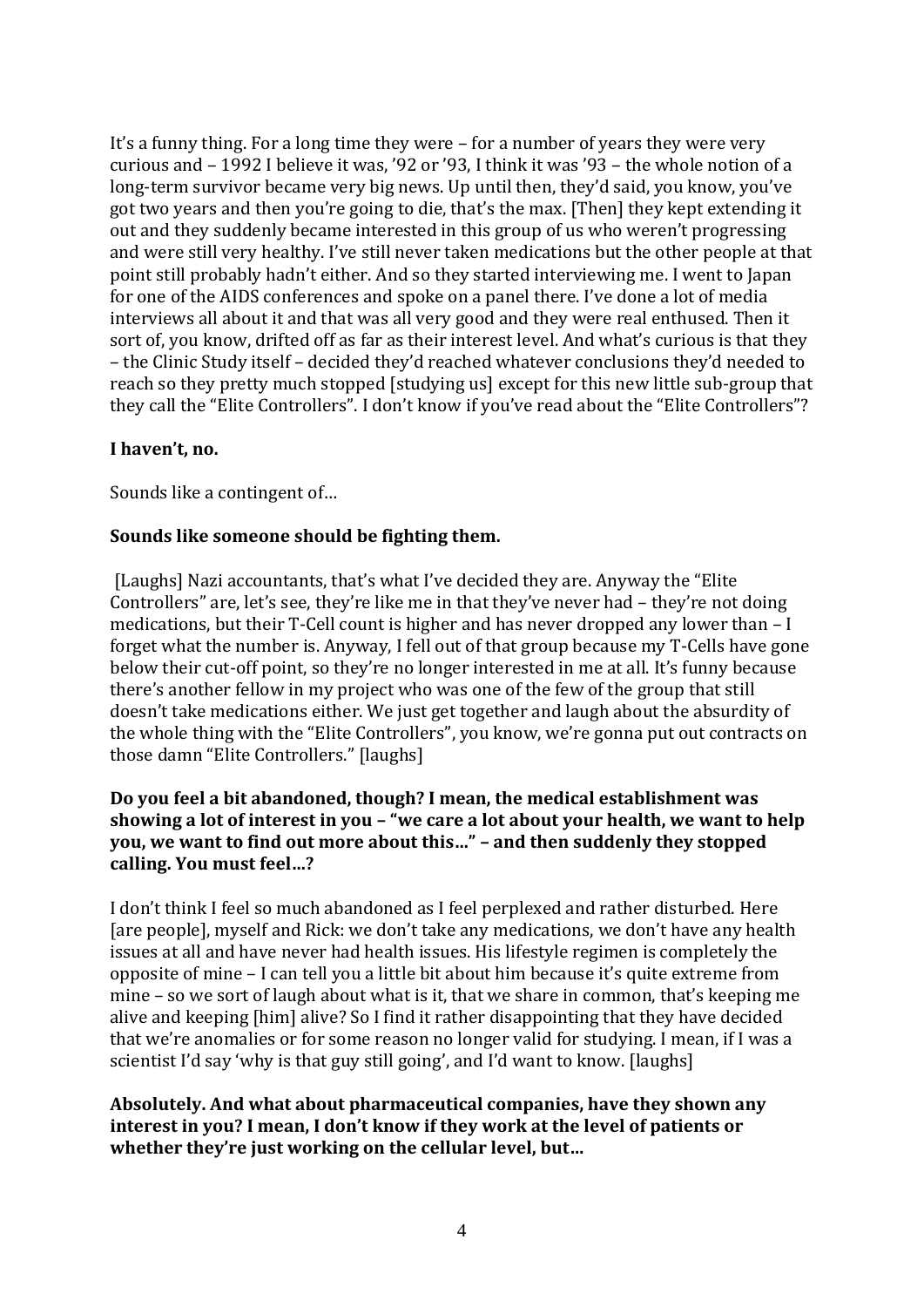Well, I believe that when my blood was being taken frequently for the study, that it was going to a lot of different research projects around the country. So, you know, they were probably feeding it to the pharmaceutical companies in some way, but I'm not really aware. As far as the pharmaceutical companies themselves, they've never really…nobody's ever approached me.

# **Ok. Well, you've mentioned your project "Rattlesnake in a Moving Car" which is a lovely, evocative title. It is a series of, I think, charcoal drawings that you do of long-term survivors like yourself. Can you tell me a little bit about the project and what the stimulus was, and how people came to be involved?**

Sure. Well, as I said, I'd done quite a number of media interviews and some of them were really good, some of them were really bad, and the bad ones I felt that I was ripped off and manipulated as far as what I was saying. I remember one interview where – it was a phone interview – and I got a copy of the article and basically what the writer had done, he had taken my name, hardly any of my words, and inserted me saying something in the appropriate places to make his article flow and they were things that I'd never said and it wasn't even my particular manner of speech, so fuck you. [laughs] But you can delete that! [laughs]

# **No, that's fine! We encourage expletives on the tape. [laughs]**

But then I had people like Dan Rutz from CNN who was just a marvellous guy, we're still friends, and Sheryl Stolberg from, she was with the *Los Angeles Times* at that time, she was great. She wrote just a wonderful, really insightful article on me that seemed to get what I was about. But what finally put me over the edge and started me on the path of doing my own project was I felt that I was not really being fully – my ideas were not being fully – expressed through these other media; that as an artist I needed to do my own project that could say in my own words what was going on with me. Why was I surviving? That was my basic question for myself and has always been one of the big questions. Why am I surviving and very much thriving when so many of my friends have died, and so many other people have died. Originally the project was going to be just about my personal story and then I thought, well, there's all these other people in the AIDS study and it would be a good idea to get some of them involved and have more diversity. I naively thought that they would all be like minded, like me, in their feelings about how to deal with HIV and what was going on with them, [but] the first interview I did was with this fellow, Bob – in the middle there…

### **Sorry, just for the purposes of the tape, this is a fellow who looks like he's got blonde hair, fairly sparse, quite a high forehead and he's got a moustache and looks like he's wearing a white shirt.**

Yeah, that's a good description. [laughs] Very soft, gentle eyes.

# **Soft, gentle eyes, yes. [laughs]**

So Bob sort of blew me out of the water as far as his whole approach to it because he says "I've taken just about every medication there is." And, [I said] "Oh, ok I guess we're not on the same page there." And then I would ask him about how HIV has affected him and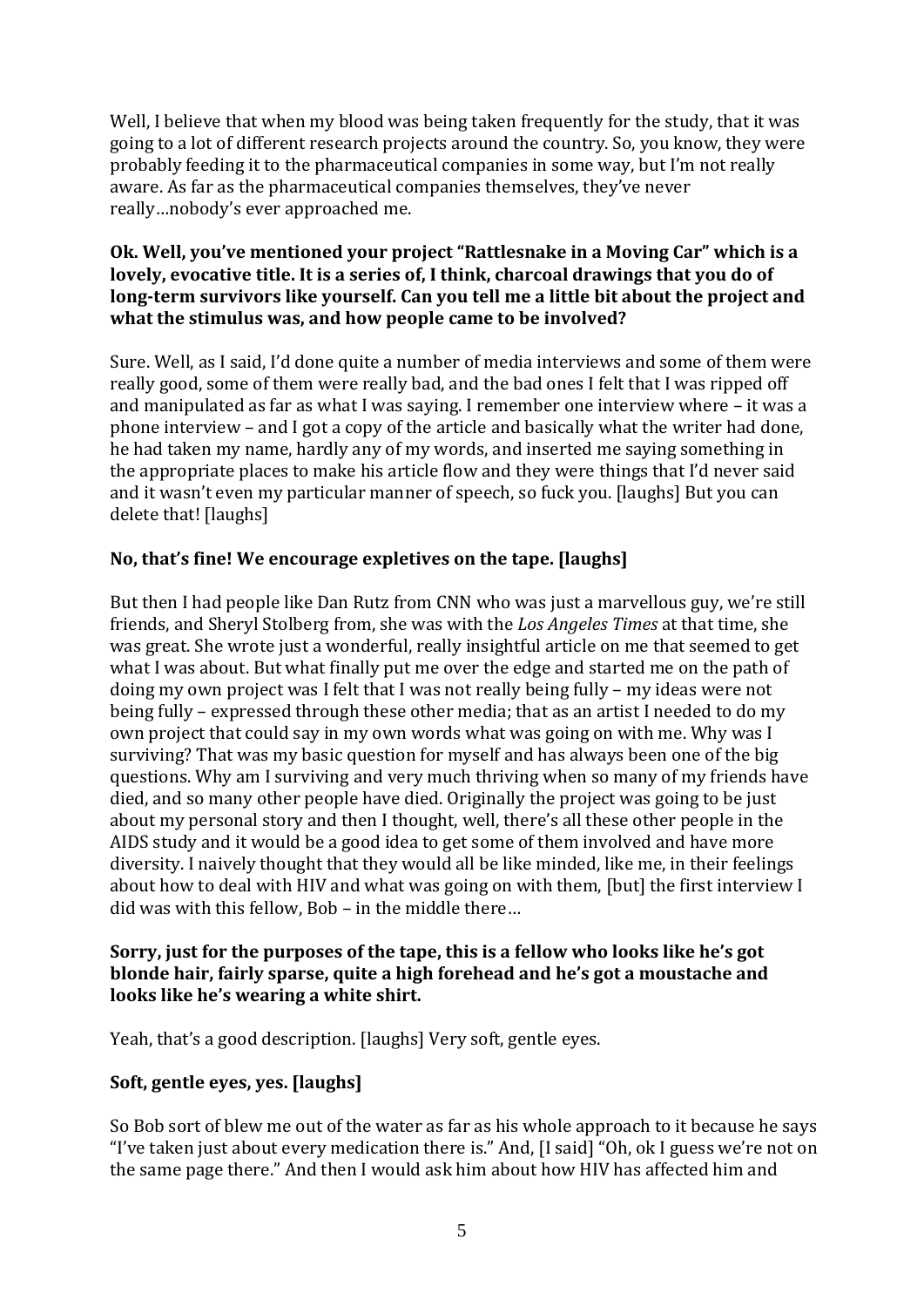changed his life and it pretty much sort of unfolded from there. With each successive story, I got a different slant on something that, you know, we shared some commonalities and then a lot of diversity as far as our overall philosophies towards it.

## **That's interesting: the scientists are trying to get this group together, trying to work out what they have in common and then hopefully something that they might be able to then replicate, manipulate, and then what you're finding out through art is how different these people are, going right against that grain.**

## **Do you want to talk to me about how you do the portraits? Do [your subjects] come in here to sit for you or do you go to their place? What kind of control do they have over the portrait themselves?**

Well, they're all – all the men are from the AIDS study, the men's cohort study. The women, actually Andrea here [pointing to a portrait], sort of muscled her way into the men's study [both laugh]. She's from Los Angeles and she insisted on getting in there and somehow they made room for her and another woman. There are a total of five women. The other ones came from the Women's Inter-agency HIV Study, which is a study that started in '85 so they're a little behind the men's study.



Rob Anderson, *Rattlesnake in a Moving Car* [detail, installation view], c.2008.

# **They're all from California?**

They all had some connection to – they all lived in the Bay Area or still do except for Andrea who lived in Los Angeles. But, you know, they don't all come from California, and several of them are no longer in California. Through the Clinic Study – Paul O'Malley, who was the manager of the study, sent out a letter that I'd written asking for people who would be interested and I got – out of about forty people I got about half of them. For some reason I settled on the number of 20 for the portraits I wanted to make which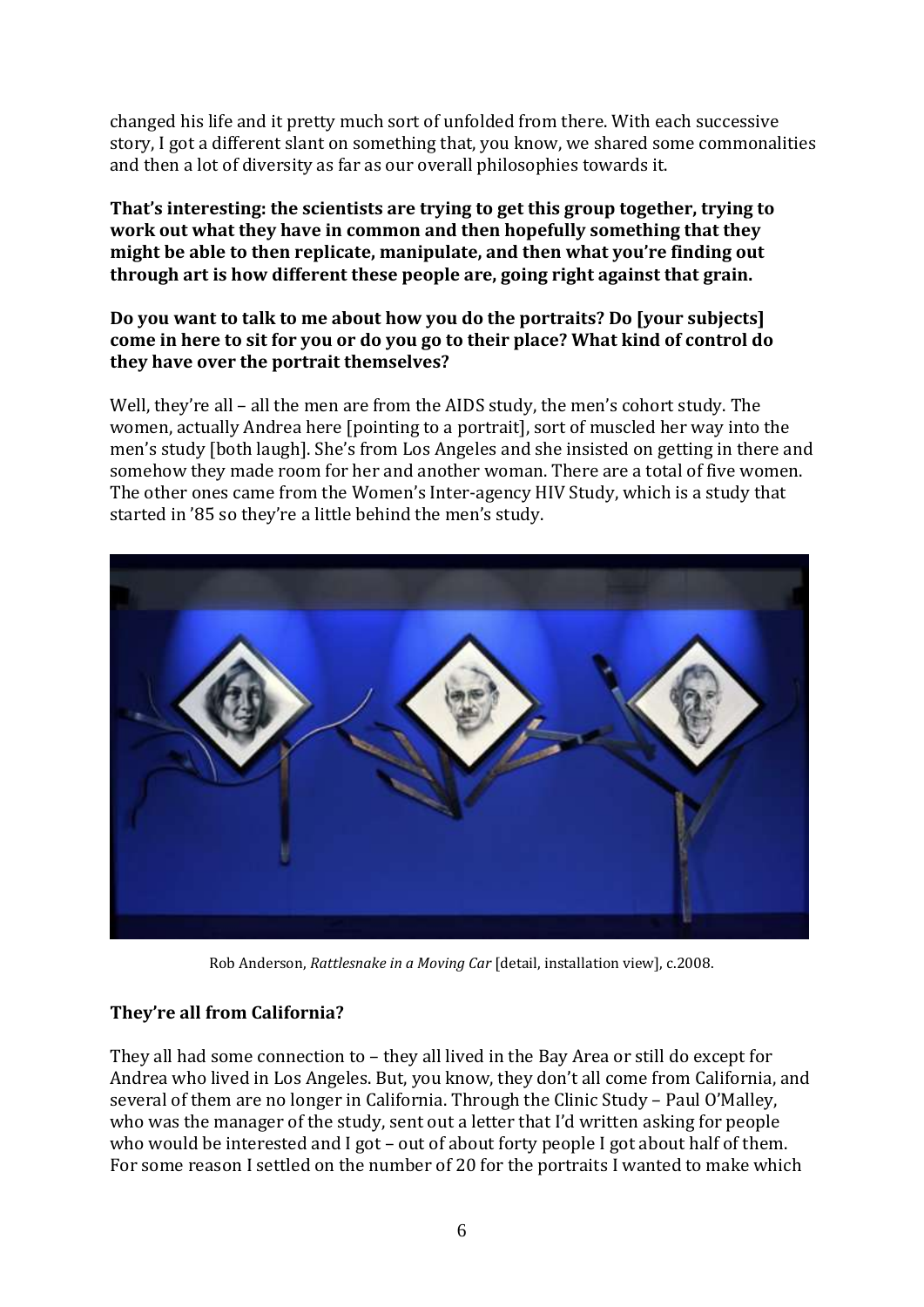in retrospect was rather crazy [both laugh] 'cause it's a lot! But I started doing – let's see, I started recruiting people for it in '98, the idea I got in '96, in '98 I started recruiting people for it, 2000 was when I actually finally started drawing, Bob being the first one, and as the time went by, some of the people decided to drop out because they weren't dying – they wanted to go back into the closet as far as being HIV positive because of the possible stigma against them, which was, you know, it was fine, understandable. So what that did was, that allowed for openings for the women – it was a great, I think a great aspect of it that the women got to join the project.

## **Can you think of other reasons why they might have wanted to drop out? Other reasons that they expressed, or that you could imagine?**

Well there was one fellow who opened a restaurant, so he did not want it known that he was HIV positive. I'm trying to think about the other ones. One guy just ended up moving around too damn much. God, I tried to track him down, tried to track him down, he was really interested and finally I just gave up on him, which was unfortunate because he was the youngest one of the whole study. Nice guy but a little unstable [laughs] as far as his living situation. Let's see – the other ones…One fellow just was not – once he got more information about the project, he wasn't really that comfortable with sitting for so long and telling his whole story, so he wanted to stay more private about it.

# **And for how long would they have to sit?**

Well, I'd tell them that it would take about between 12 to 15 hours and usually I'd say about 12, because I didn't want to scare them off.

# **Really it was about 25?**

[Both laugh] Yeah.

# **You know how I told you this interview would take 45 minutes, well…[both laugh]**

But once I got far enough into them, into the interview with them, then they were generally pretty good about it. Sometimes they got a little bit tired of doing it – I remember DK, the woman I mentioned, I went there for what was going to be the last drawing session she said, "Rob, this has got to be the last one, I'm done." "Oh, ok!" [laughs]

# **You wouldn't work from a photograph?**

No. You know, I've worked from photographs in my other work on occasion. I just don't like it. Photography flattens the image out, you know, it's a cyclops lens so you lose the stereo vision, you lose the depth of knowledge of the person that you gain from sitting with them for 25 hours listening to them talk. Most of these people I'm still in touch with. Some of them have become very good friends of mine and that for me was one of the nice perks of the whole thing, I got to know some really great people.

## **And would you record them as they're talking to you or would you have a more formal interview? Or would you get them to write their story down themselves?**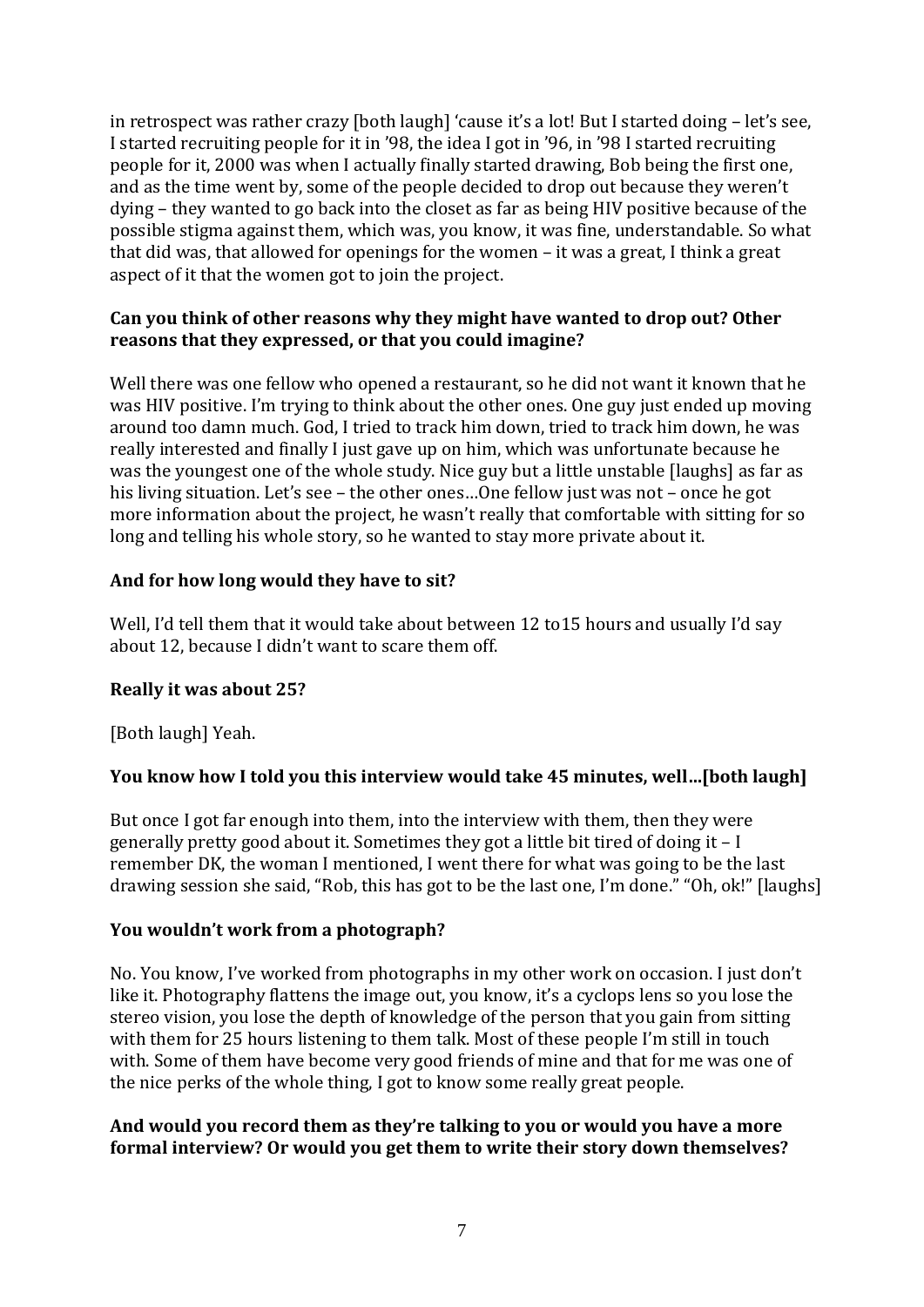It was all recorded. The interviews averaged about eight hours and I had a whole list of questions that I'd ask them. [In the] first session when I met them – because I didn't know any of them except for Emilio, the fellow there [pointing at a portrait], the older fellow with the goatee, and I just knew him briefly, but the others I didn't know before I met them – so my first session with them would be like an introduction. I would have them tell me their background, their life background, so we're not getting into anything too heavy at that point although some of them got right into a family history and it was like "Oh, God!" [both laugh] And at that point what I would also do were a series of small sketches of them in a couple of different poses and then we'd decide from there which one was the most appropriate to them, which represented them the most, and generally speaking the one that I liked the most was the one they liked the most. And then [in] the second meeting and the subsequent meetings we would just set up, usually at either their home or their business, and interview time, we would spend anywhere from two to four hours average talking and drawing. They would, you know, be free to talk the whole time except when I was – at one point where I'm saying you have to sit still so I can draw your mouth so don't talk, but for the most part – as you can see a lot of them have their mouths open – I tried to get the sense of their speaking so that they're not completely tight lipped. The eyes go in last. I always put the eyes in last so if you saw one that was not done it would look like they've got these ghostly orbs.

### **Is that common, to do the eyes last?**

Probably not. It's something I tell my students, when you're doing a portrait, leave the eyes out until the end because the eyes [are], sort of that cliché, the window to the soul. It's completely true and if you put the eyes in the drawing first or even half way through, it animates the drawing and it becomes a distraction so it takes away from understanding the structure of the face. Just on a psychological, more intimate standpoint, by leaving the eyes out 'til the end I'm 25 hours or more – because it's not all just interview time, sometimes we're just bullshitting – I'm 25 hours into knowing them better and so I can show more in their eyes than if I just, you know, did them the first time.

**When I was doing art classes at school I would always – mainly doing self-portraits at that stage, you've got the mirror in front of you – I would always do the eyes first because it kind of gave me the encouragement to finish it. Otherwise you would have this sort of blank face without the eyes, and you'd be staring at you looking not very good for a long period of time and I've always found that rather disheartening! Then I'd do the bits that I was good at doing, again, to give me a bit of encouragement.** 

**They're in quite different styles – like this woman here [pointing to a portrait], I think you said the woman who's from Los Angeles, she's drawn in heavier, darker lines, almost like some of the Mexican muralists. She has that sort of shape, fully rounded sort of shape to her, whereas some of the others are more intricate and more delicately shaded such as the fellow with the goatee beard that you mentioned. Is that deliberate? You were quite happy to change your style with each person or…?**

It's really just my response to them, you know, what seems the most appropriate. I maintain certain things about it that were pretty much set and that was the format, the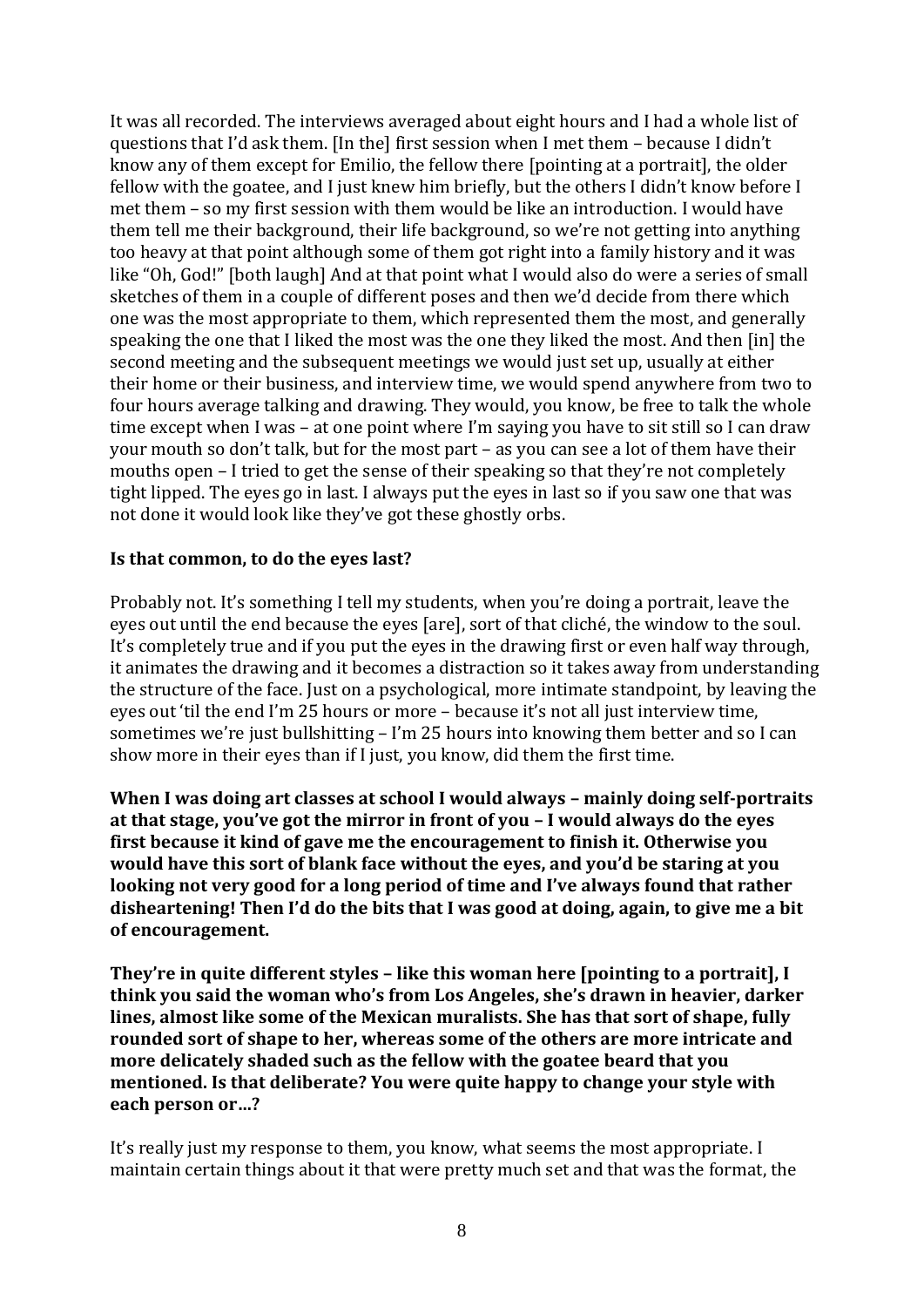diamond shape [of the paper], and the charcoal pencil and the white paper, so I didn't want that to change, but as far as how it ultimately looked, that pretty much just evolved along the way. What I found very curious was that I used the same charcoal pencil for every one of them, maybe either a 4B or a 6B, but some of them, if you look at the charcoal it looks brownish, it looks bluish, I don't know how that happened [both laugh] but it did!

# **And these have been on display at least once to the public. Where have they been displayed and what kind of responses have you received from audiences and the people showing them?**

I've shown it around the Bay Area as a work in progress a number of times because it's still not completed, the portraits are but the sculpture, the audio part hasn't been fully edited and there's still lighting design to put together. So I've shown it at UCSF – there I just had the portraits and that was it, it was some World AIDS Day event. I've also had it in Oakland at the AmFAR – their National AIDS Update Conference. I did have all of it at that point, all of what's done. And I've shown it most recently at USF, the University of San Francisco, which is a private university in the city, out in the avenues. It's a Jesuit school. It's been interesting to show it in different venues because the project has really evolved a lot.

I think one of the parts of it that I've enjoyed the most is how it has evolved with the input of a lot of people, not necessarily with them knowing it. Like at the USF show, you know, I had these wall units that are there but they wanted more portraits than I already had sculptures and walls for, so [I hung] 16 of the portraits, and some of them were just on their walls, and it was really just an interesting space and the lighting was great, as opposed to this [lighting in the studio] is a little harsh; ideally the light shines on the portraits and the sculptures are more subliminal. A friend of mine, he's an elder man who's quite poetic, came to that show and he wrote in the guest book how walking through it was like walking through a city, and it was a city of facades, but the facades were faces and he, you know, just triggered something in me as far as my notion of how I wanted the project laid out. Up until then I was thinking my ideal set-up would be a large octagon. You would walk in and there would be, maybe, a wall that would be a few feet in from the entrance and you go off in either direction and you'd walk into this big space with these portraits all the way around. But the problem with that was I was afraid that they would be so far apart with this big space in the middle, that it might dilute the impact. But after hearing what Serge had to say, what it inspired in me was the notion of a city that you would be walking through. So now, how I've altered it is: where these little corner units were only going to be like a temporary thing, there will now be four of those and there'll be four of these long units and they'll be able to be put in different configurations depending on the venue. So people will actually wander through it and, you know, turn a corner and discover a face, that kind of thing. I like that [greater] involvement on the part of the viewer.

### **Have you received any responses which allude to the way in which the audience is feeling about the subject, about HIV, maybe about long term survivors, or the way it's maybe challenged their preconceptions about what AIDS means?**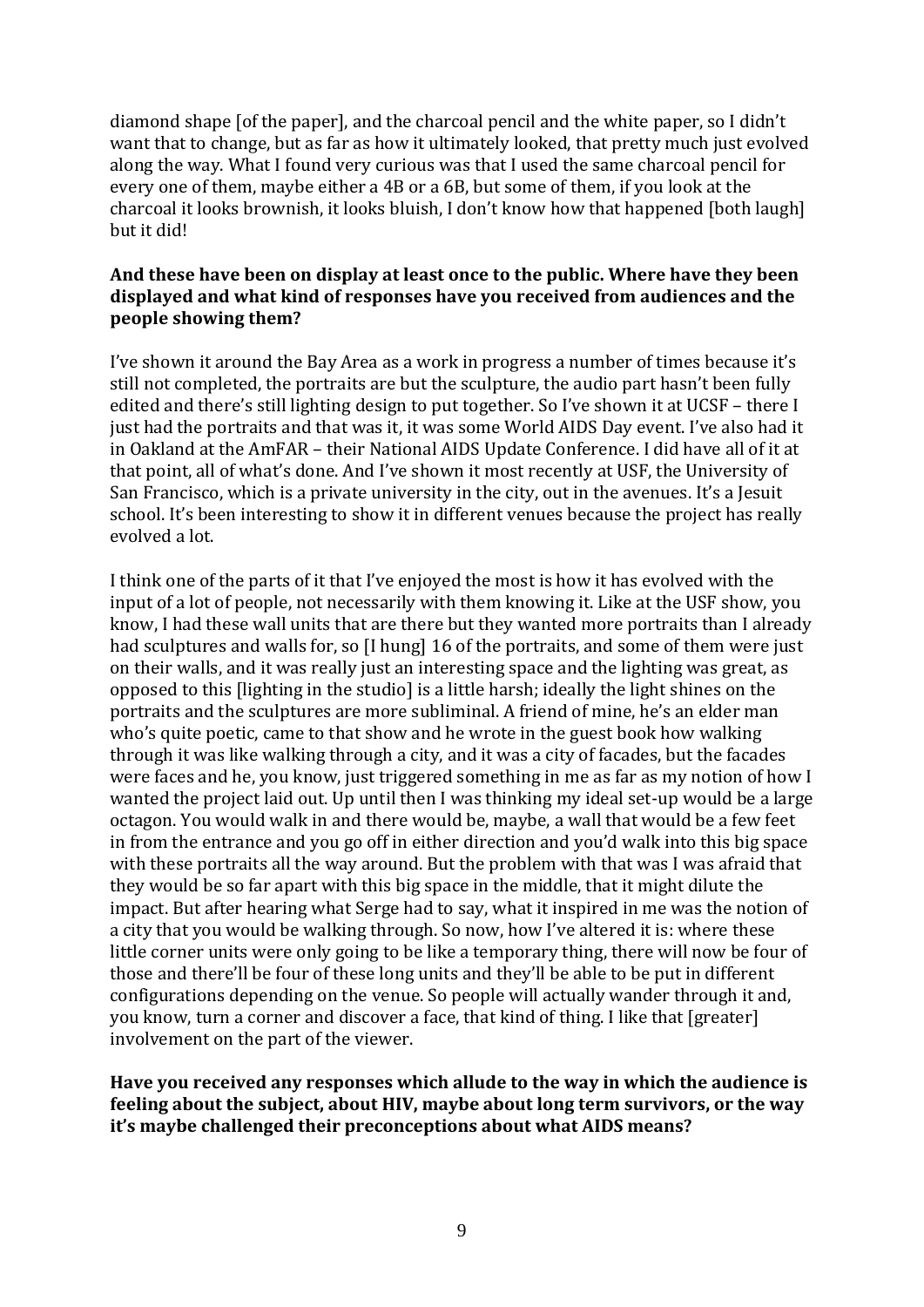Yeah, I've saved…actually from that show as well there was some really lovely responses from people about how – one actually put into a little short poem of rhyme, and I can't remember it offhand, but it was essentially that, you know, here it was telling this story of these men and women and that is going to have such an impact on the young men and women in this school seeing the project. So – there was another comment, a fellow who worked at USF wandering through and how he was very grateful for the show and that it gave him pause to stop and actually look at the work and not just rush through this library space where they were housed and to contemplate what these stories were all about. So it's had a really terrific impact where it's been seen and my hope is that it'll – once I'm done with it – it'll actually be able to travel beyond just the Bay Area. I don't really want it to just sit here in the Bay Area. It needs to move around.

### **Were some of these responses written down?**

Yeah, the ones from USF – I'm trying to think if I have any from the library – I also had a show at the main library, I'm not sure if that one's – if those were written down, I'd have to go back and look at my archives here. I could probably send you some stuff if you'd like?

**I would love it if you could do that because part of what I'm interested in is trying to prove that art does affect people, and that it's not just beautiful and then people disregard it, but rather that art, particularly about AIDS, can make us think about the epidemic in a different way than we were before we were confronted by the art work. But that is often very hard to prove. I mean, I think it's true, and when you talk to people, they say, "Well, yes of course, that's exactly the way I think," but historians love to have documents to work with, little bits of evidence to say well this is true, these feelings that people keep talking about are true. If you can find that feedback, and if you can make some copies for me, that would be really, really fantastic.**

Sure. Make sure you prompt me on that one. Keep reminding me.

# **I'll be sending you emails daily. [both laugh] This one on the far left is again quite different from the others in that it's fuzzier, it's almost ghostly in its appearance. Is that just me or is that…?**

Well, he's – his name is Lanz and he's actually the one who inspired the title. He's a counsellor, therapist, and talking with him – he's also very much into Shamanism and you know, Western Indian, Native American Indian philosophies and such religion, and he likened being HIV positive to driving with a rattlesnake in the passenger seat of the car. You can't stop to break and throw it out, you don't want to get it underfoot, you would have to learn how to live with the thing. I always liked that metaphor and so I asked him, "Would you mind if I turned that into a title in some way" – so I used his idea and made the title out of it. But as far as his drawing – it's funny, we did three sketches and this one was probably the last and he liked this one the best, he said not because I think it's the most flattering of me, and he pointed to another one and said now this one would be my public image, but this is who I am, and so we went with that one.

### **He looks weary, it's quite a weary look on his face. Or he's about to ask a question.**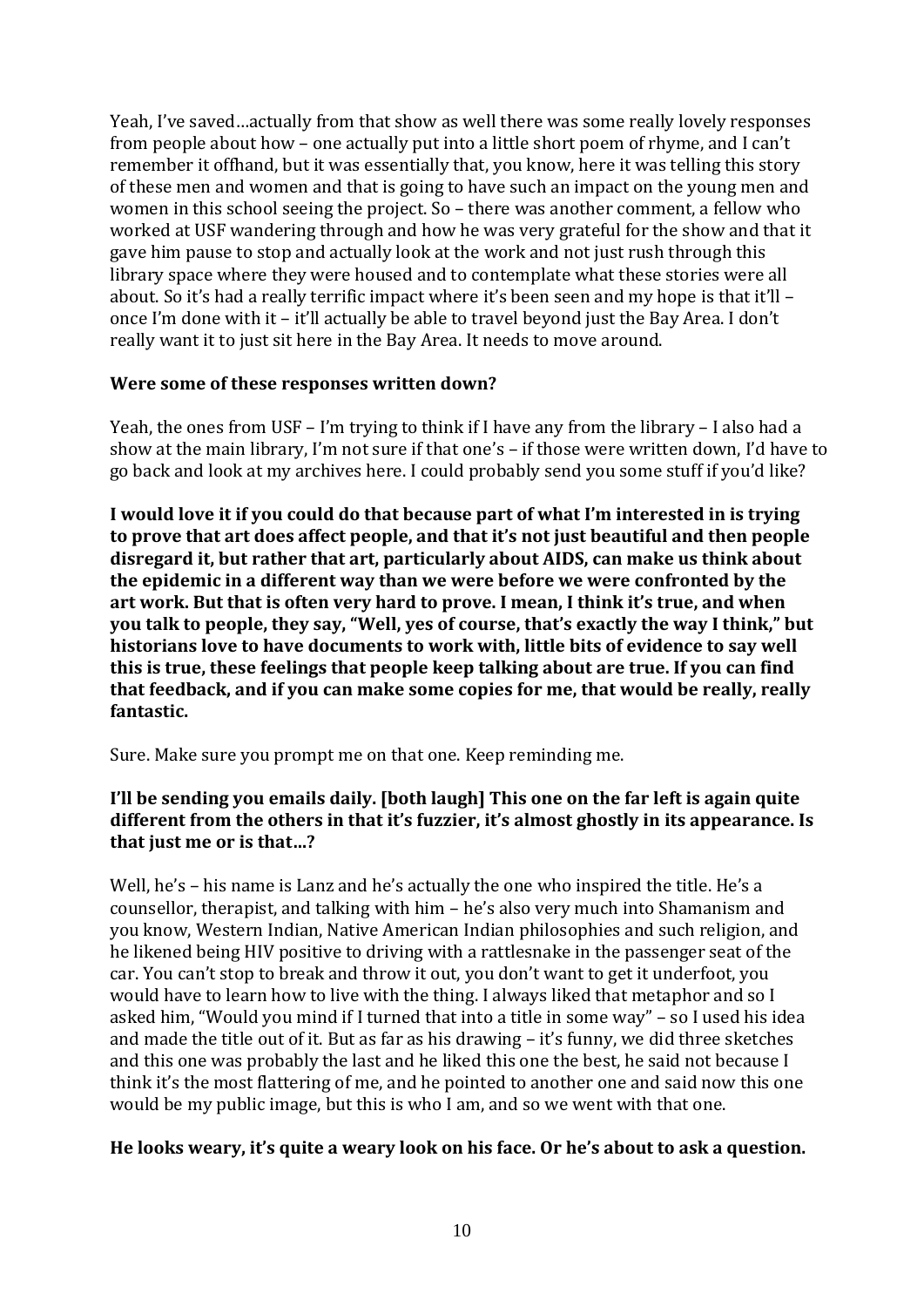Yeah, he's that kind of person. Very contemplative, very deep thinker – likes to share that a lot.

# **Have you done other work which might be said to be explicitly referencing HIV as a theme?**

Only one piece that I no longer have, although it's in the catalogue – I'll show you, I think it's in the catalogue here. [pause to search] It was in the show but not the catalogue – I can send you an image of it. [Pointing at images from the 'Man in a Box' series] Some of these models I worked with in the 'Man In A Box' series for a couple of years – and this was in the late '80s, early '90s – this is actually the same model who's in the drawing that I'm thinking of. When he started modelling for me – his name's Randy – we talked about it and he said that he was HIV positive and he had had some health issues. You would never have known it to look at this guy, he was just in beautiful shape, looked great. So we worked together for about a year and a half, became very good friends, but I knew that he was ill and they didn't have the medications back then. So there was a drawing that I did of him where he's – has his back to the viewer in the box – he's uplit from the…if I was turned around this way, he's lit from this way so it had the glow around it. It's called 'This Memory of Ours', and that was really the only thing that I've done as far as another HIV piece, and that was a tribute to him. [See image overleaf.] He subsequently died.

## **So how long ago were you doing those pictures then, the 'Man In A Box'?**

The last one was about, let's see – I don't date things, that's the problem! [laughs] I forget, but I think the last one was around 1993 or – no maybe as late as '96.



Rob Anderson, *This Memory of Ours*, charcoal pencil and charcoal white on toned paper, 32"x22", c.1993.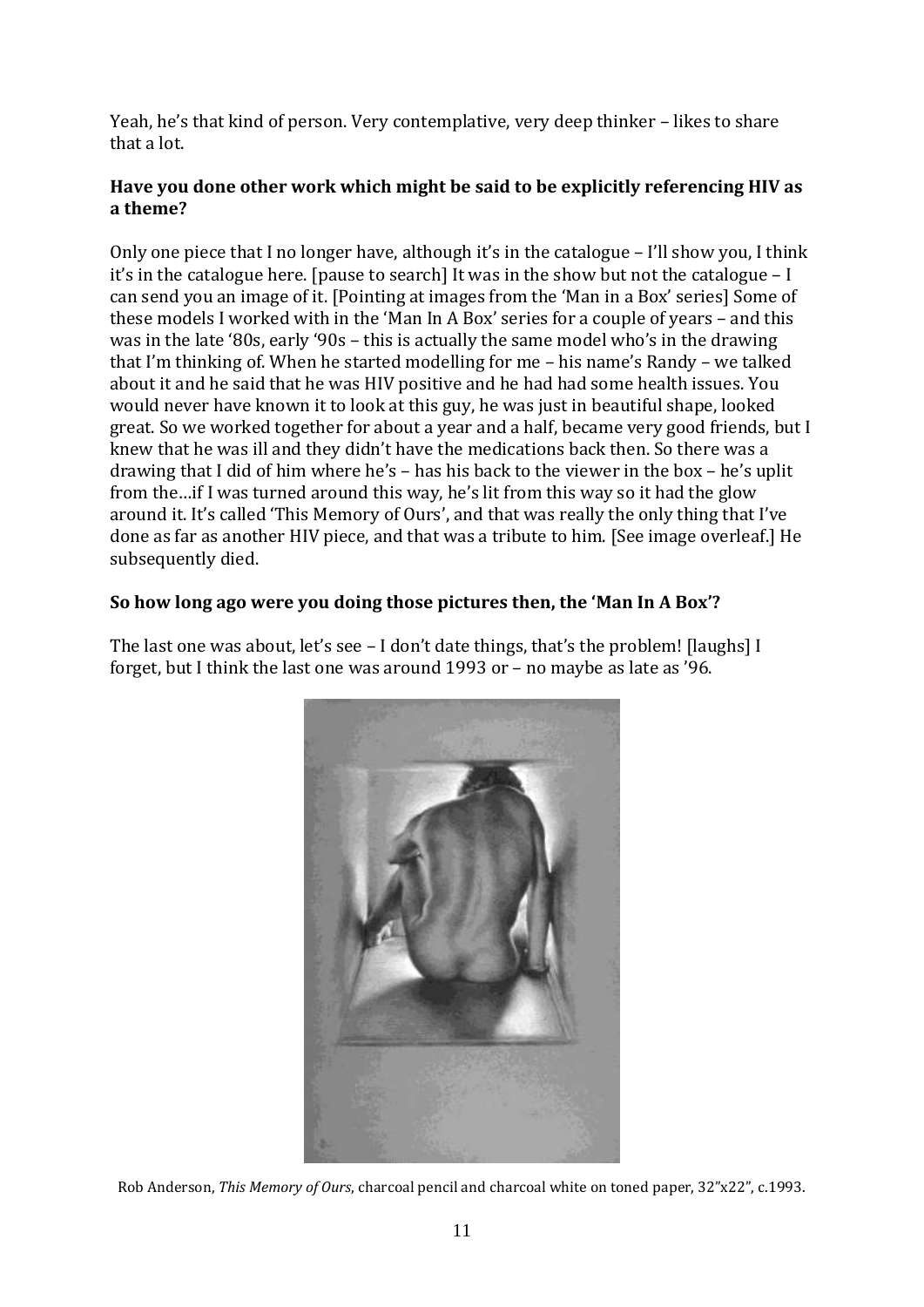**Alright. Well I want to ask you a little bit about your experience as a consumer of art and viewing work that is particularly related to HIV and which has AIDS related themes in it, be it the visual arts – particularly the visual arts – but also maybe theatre work or music or musicals or films about AIDS. Can you think of anything that has particularly struck you, which has made you think about the epidemic in a different way, your responsibilities in the epidemic in a different way, or towards other people? Or maybe helped with a particular sense of loss that you might be feeling? You mentioned you've had friends who've died. Can you think of any work that's been important for you in that regard?**

I don't know if it's important for me exactly in that regard, but there were a couple of things I've seen – I don't remember the title of this play, but I saw it in the, probably the late '80s – it was at a theatre called Project Artaud, which is quite well known here in town – I don't even know if they do theatre anymore – but it was a great production. It was based in kind of like a medieval time but it was about the plague and the audience was standing, the audience was sort of surrounded at times by the players. I went with a boyfriend at the time – so this would have been actually even earlier than that, this would've been early '80s – went with a boyfriend and his group of friends who I'd become good friends with. I remember the final scene of this production is: they're going, sort of, weaving through the audience with a cart – obviously just the actors and not the audience – but they would feign dropping dead and then they'd be thrown up on the cart. Since you're, in a sense, part of that participation, it had a very profound impact on me, even more profound in that everyone of the people I went to that show with died within a few years, and I always think of that cart just winding through the crowd, loading the bodies on, and ultimately my friends were on that cart. [Pause] There's a photograph I was telling one of my students about just the other day that I saw that was part of a United Colours of Benetton ad, and it was [set] in a hospital room and there was a man, probably in his late twenties, early thirties, looked rather Christ-like because he had longish hair and a beard. He was on his very, very last legs and his family was sitting by his side. He was totally emaciated, white sheets and, you know, this white room and his family was, sort of, this very – plump is a nice way to put it – American family, gathered round him. And the juxtaposition of this fellow – it looked like a, I forget what they call that in that particular part of the Christian theology, the Deposition or something like that – where he's being…wasn't being quite held but maybe they're holding his arm or something, he's just looking into space. It's just a beautiful, very moving photograph. So I see little things like that.

**I remember that picture actually stimulated a lot of controversy about it. Benetton, this multi-national corporation…ACT UP, I think, got hold of them and said 'you're exploiting people with AIDS, you're using suffering to make profit because, in the end, why else are you attaching your logo to this image if not to reflect good on your company and hence to sell more clothes?' And I think they did some with AIDS orphans in Africa as well and there was a huge argy-bargy [i.e. argument] with activists being really angry about this. But there were others saying exactly what you are describing: that these are really powerful, moving images that will speak to middle America, people who go to Benetton and buy clothes and who might normally be able to ignore this kind of stuff. And because of these images in such a public display, on public billboards, you can't ignore these**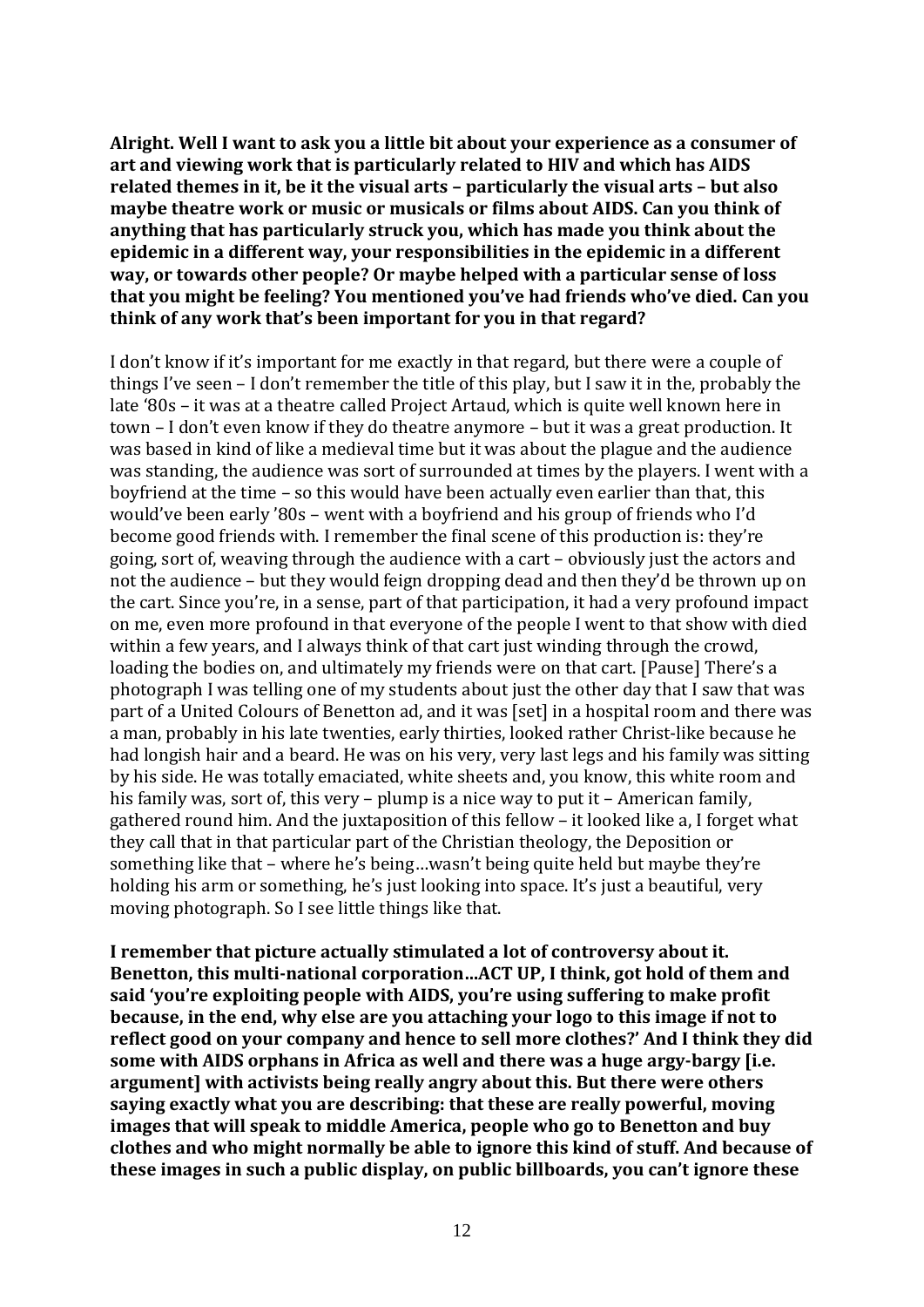## **things anymore. It's really quite interesting – you can never quite get activists in ACT UP to agree with each other [both laugh] but it's an interesting kind of debate.**

Yeah, I thought it was a brilliant use of advertising which oftentimes I don't think too much of at all. I mean, you have the opposite of that with the pharmaceutical companies. You know, there's huge controversy about some of those ads showing the very handsome, healthy looking guys hiking at the top of the mountain, nonsense.

## **As long as you take your AIDS meds.**

Yeah, as long as you take your AIDS meds – and I have far more issues with that than I do with Benetton.

## **What's your perception of the AIDS Quilt? People have called the AIDS Quilt the ultimate cultural and artistic response to the epidemic. Have you made a quilt panel before? If so or if not, what purpose do you see the quilt serving?**

Oh, I think the quilt was an excellent way for a lot of people to grieve and to express their grief and be united in their grief. I think it was quite an amazing piece. My partner, I remember when his partner before me had passed away from AIDS and he finally had gotten around to – we met about a year and a half after his partner had died – and he had people coming over to our home to sign the quilt section that had been made for Bill and, you know, I was really touched by that because people were obviously very motivated and moved to make some sort of statement about it. The thing about the AIDS quilt is, you know, it is about people who've died and that's the one distinction that I wanted to make with mine, that is it is about people who are alive. It's funny, often times with HIV and AIDS there seems to be a misconception that they're the same thing. People will talk about my AIDS project – it's not an AIDS project, it's an HIV project. You know, I don't have AIDS, most of these people don't have AIDS. Some of them probably would consider that they do at this point, but I specifically wanted to do something that was about HIV and the living rather than AIDS and dying or the dead.

# **Just thinking of your portraits and using charcoal on the white paper, are you familiar with a South African artist called Diane Victor? Have you ever heard of her?**

 $No.$ 

**She's not HIV positive, but she's a very prominent artist in South Africa and she's won a number of awards and does big shows. She's done an amazing series of portraits; they're called smoke portraits where she draws with the smoke of a candle, well, the carbon that comes off the candle, and she puts the paper above the candle, holds it in place and draws the portraits with the smoke. She worked with an AIDS clinic, it was a hospice with very sick people, and she did about forty of these portraits really quite quickly – you have to draw quite quickly with a candle. Drawing the portraits is very tenuous. If you get a bit too close it burns up, and not far enough away you don't get the smoke to be caught on the paper. She's very, very skilful – these are amazing, very realistic pictures. And the actual medium, you know, having the carbon on the paper, makes them very fragile as**